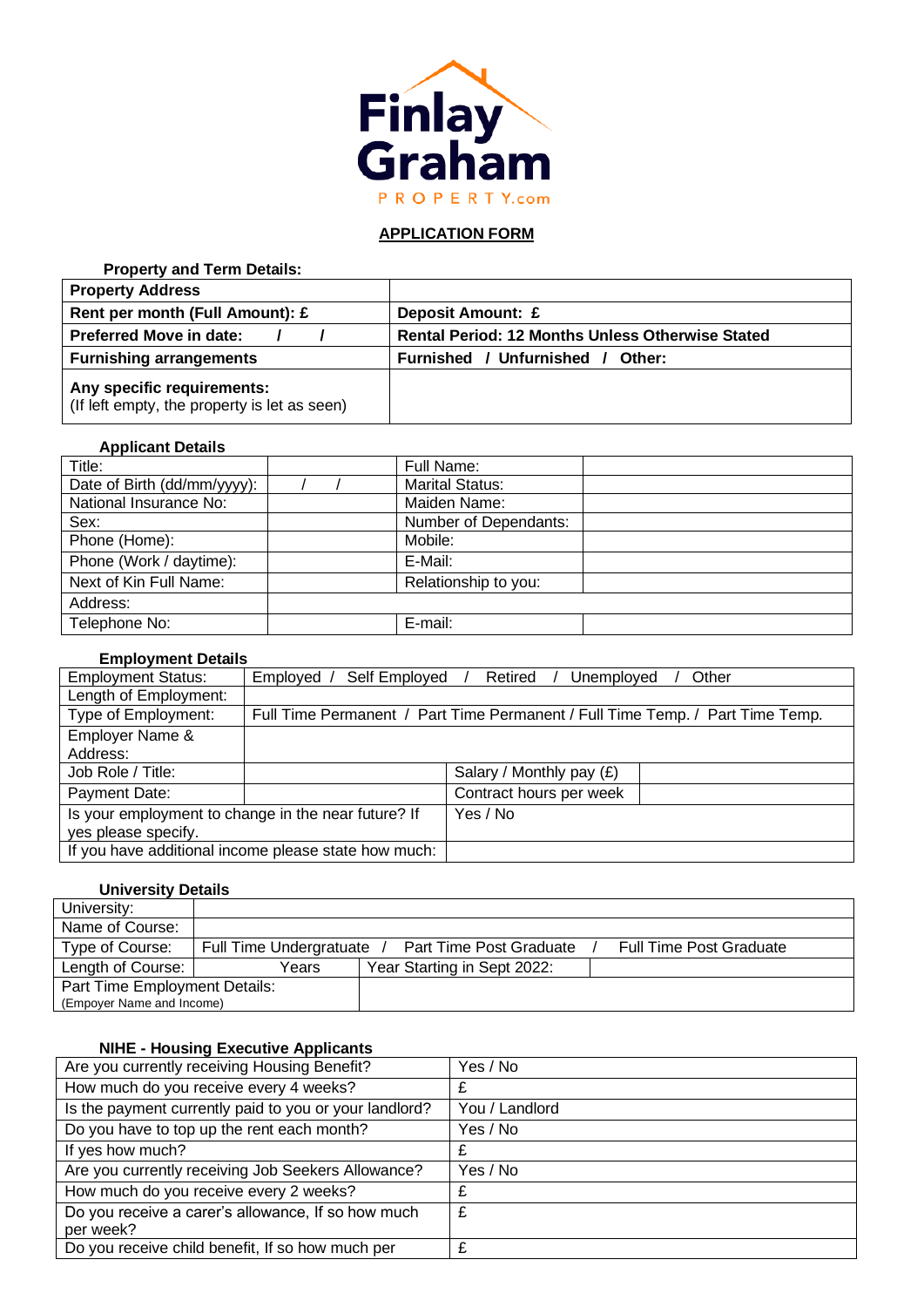| week?                                                                                             |          |
|---------------------------------------------------------------------------------------------------|----------|
| If you have additional income please state how much:                                              |          |
| Are you currently listed on any housing registers that<br>could potentially offer you a property? | Yes / No |

### **Your current address** (We require 5 years previous address history)

| Address:<br>(including Post Code)                               |         |          |                       |                  |       |
|-----------------------------------------------------------------|---------|----------|-----------------------|------------------|-------|
| Status:                                                         | Owner / | Rented / | Living with parents / | Council Tenant / | Other |
| Agreed Tenancy term:                                            |         |          |                       |                  |       |
| If rented state the date tenancy<br>began and the monthly rent: |         |          |                       |                  |       |
| How long have you lived at this<br>address:                     |         |          |                       |                  |       |
| Reason for leaving the property:                                |         |          |                       |                  |       |
| Name of the Landlord /                                          |         |          |                       |                  |       |
| Managing agent:                                                 |         |          |                       |                  |       |
| Phone No:                                                       |         | E-mail:  |                       |                  |       |

# **Previous address to the above:**

| Address:<br>(including Post Code)                               |                                  |         |         |                              |  |                       |       |
|-----------------------------------------------------------------|----------------------------------|---------|---------|------------------------------|--|-----------------------|-------|
| Status:                                                         |                                  | Owner / |         | Rented / Living with parents |  | <b>Council Tenant</b> | Other |
| Agreed Tenancy term:                                            |                                  |         |         |                              |  |                       |       |
| If rented state the date tenancy<br>began and the monthly rent: |                                  |         |         |                              |  |                       |       |
| How long have you lived at this<br>address:                     |                                  |         |         |                              |  |                       |       |
|                                                                 | Reason for leaving the property: |         |         |                              |  |                       |       |
| Name of the Landlord /<br>Managing agent:                       |                                  |         |         |                              |  |                       |       |
| Phone No:                                                       |                                  |         | E-mail: |                              |  |                       |       |

# **Further Information**

| Do you or any intended occupiers smoke:                                                                          | Yes<br>No  |          |
|------------------------------------------------------------------------------------------------------------------|------------|----------|
| Do you have any Pets? If Yes, what:                                                                              | No.<br>Yes | Details: |
| Number of Children who will be living with you:                                                                  |            |          |
| Please give full names, date of birth and occupation of all persons including yourself and any children who will |            |          |
| occupy the premises:                                                                                             |            |          |
|                                                                                                                  |            |          |
|                                                                                                                  |            |          |

### **Nominated Guarantor**

- One approved guarantor per tenant is required.
- Each guarantor must be a homeowner, residing in the UK, and in a good financial standing

| Name:                     |           |                             |         |       |
|---------------------------|-----------|-----------------------------|---------|-------|
| <b>Guarantor Address:</b> |           |                             |         |       |
| (including Post Code)     |           |                             |         |       |
| Telephone No:             |           | Email:                      |         |       |
| Is the guarantor a home   |           | What is the guarantors      |         |       |
| owner?                    | Yes<br>No | relationship to you?        |         |       |
| Guarantor employment      | Employed  | Self-Employed<br>Unemployed | Retired | Other |
| Status:                   |           |                             |         |       |
| Job Title:                |           | Employer:                   |         |       |

NB: If no suitable guarantor can be secured, the Landlord may alternatively agree to a larger deposit in lieu of a guarantor.